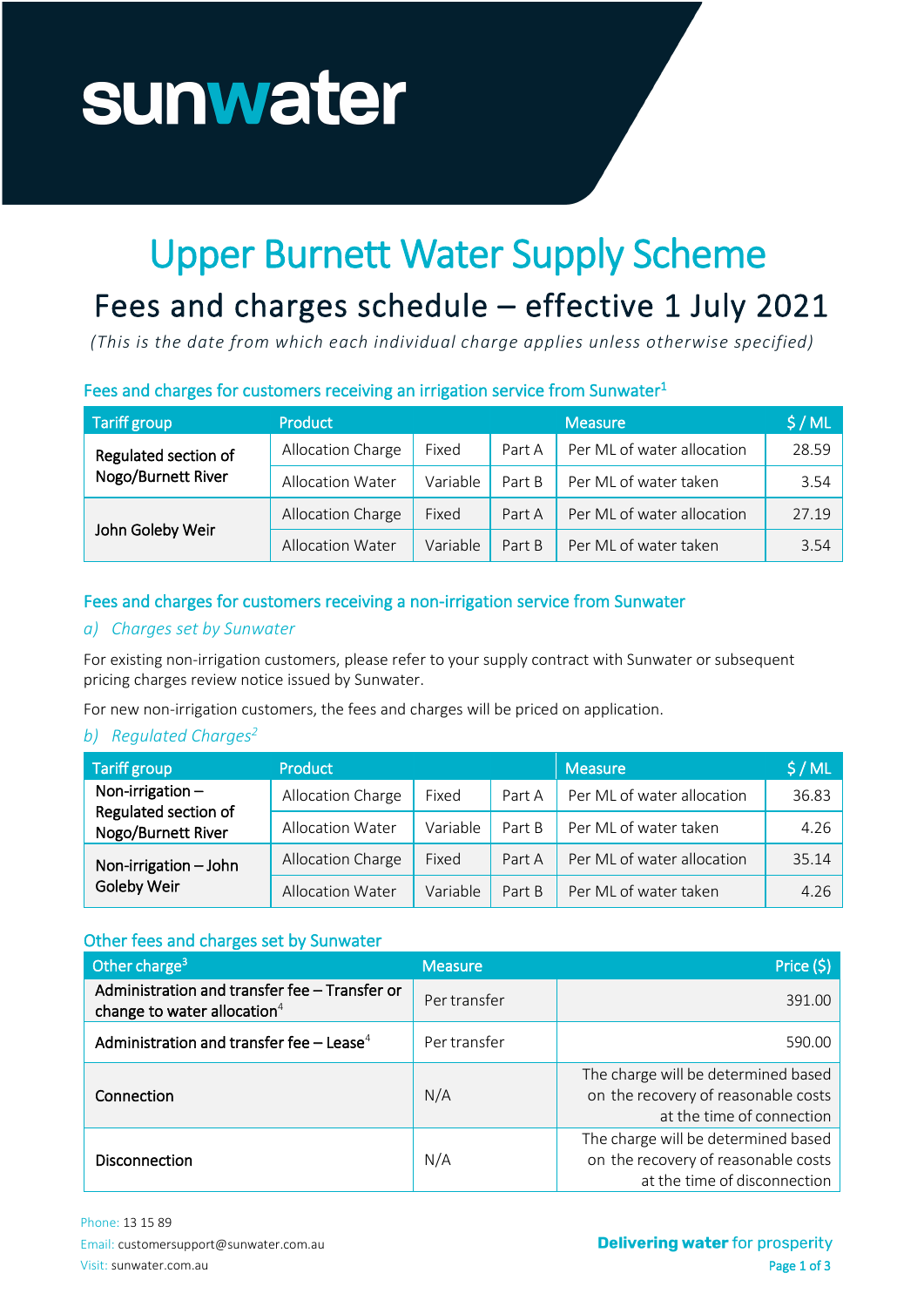| Other charge <sup>3</sup>                                                                                                   | <b>Measure</b>          | Price (\$)                                                                                                |
|-----------------------------------------------------------------------------------------------------------------------------|-------------------------|-----------------------------------------------------------------------------------------------------------|
| Meter testing $5$                                                                                                           | Per hour                | 151.00                                                                                                    |
| New or additional meter application <sup>4,6</sup>                                                                          | Per application         | 818.00                                                                                                    |
| Reconnection                                                                                                                | N/A                     | The charge will be determined based<br>on the recovery of reasonable costs<br>at the time of reconnection |
| Short term supply $-$ e.g. construction,<br>roadworks, (excludes irrigation) - maximum<br>period: within current water year | Per MI                  | Price on application                                                                                      |
| Special meter readings <sup>7</sup>                                                                                         | Per hour                | 178.00                                                                                                    |
| Water Allocation Register search fee <sup>4</sup>                                                                           | Per search <sup>8</sup> | 25.63                                                                                                     |

#### **Notes**

- 1. These prices apply to customers that receive an irrigation service, excluding Burnett Water services, as defined in the Water Act 2000. An irrigation service is defined in Schedule 4 of the Water Act 2000 as 'the supply of water or drainage services for irrigation of crops or pastures for commercial gain'. These prices are set by the Queensland Government and are inclusive of the Queensland Government's 15 per cent discount (see below for further detail).
- 2. These prices apply to non-irrigation customers whose contract with Sunwater, or subsequent pricing charges review notice issued by Sunwater, refers to the "Regulated Charge".
- 3. Other charges apply when Sunwater performs the service to which the charge relates and are not limited to a particular class of person unless otherwise specified. Sunwater may apply other charges that are not listed here.
- 4. GST inclusive.
- 5. A minimum charge of \$151.00 applies. A refund of this meter testing charge may apply if the meter is found to be faulty.
- 6. Costsfor design, construction and installation are charged separately. Refer to the 'Connection' charge.
- 7. A minimum charge of \$178.00 applies.
- 8. This fee is subject to change.

#### How charges are set

Fixed (Part A) and volumetric (Part B) charges for irrigation customers are set by the Queensland Government based on recommendations from the QCA. In February 2020, the QCA completed its investigation into water prices to apply to Sunwater's irrigation customers from 1 July 2020 to 30 June 2024, following a public consultation process. The QCA's final recommendations on irrigation prices are available on its website: qca.org.au/project/rural-water/irrigation-price-investigations.

Commercial charges set by Sunwater are based on the full recovery of:

- operational, maintenance and administrative costs
- externalities
- taxes
- the return of and on capital investment.

These charges are escalated annually, based upon the terms and conditions of relevant contracts.

For other charges, an hourly rate or fixed fee applies. Hourly rates are based on the average rate of the Sunwater team members most likely to undertake the work and includes base salary costs, statutory on costs and non-direct costs. Fixed fees are based on an estimate of the cost of the service being provided, including labour, system and non-direct costs.